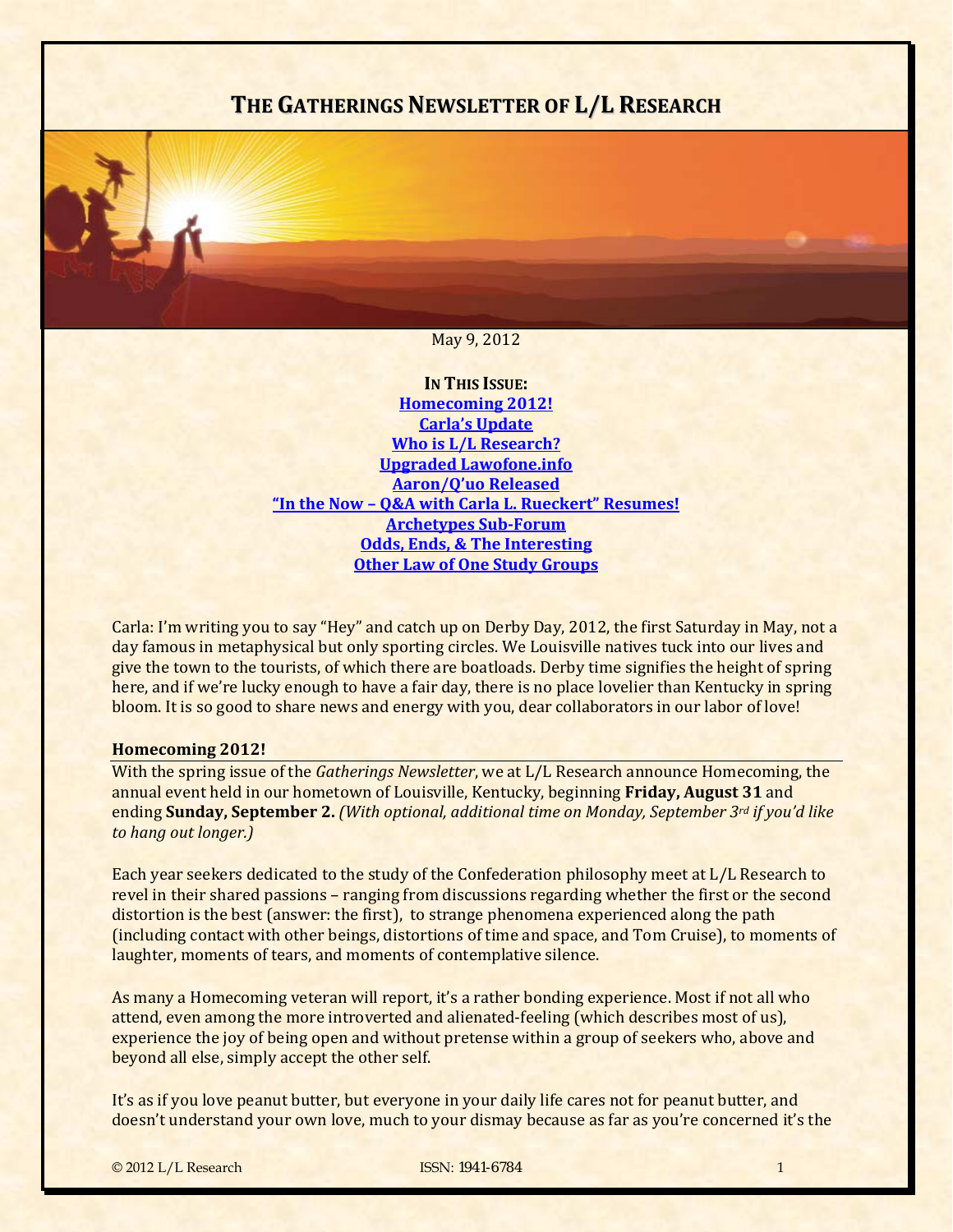most delicious of foodstuffs. And then you come upon a gathering of peanut butter lovers and aficionados who eat, think, and dream about peanut butter. And your entire being lights up to be in like-hearted company!  $($  That was a powerful analogy, yes?)

At this year's Homecoming we will do as we did last year, what we call a **symposium**, perhaps not so accurately named but it sounds so cool and erudite. Using this format, each attendee will be given the opportunity to use a segment of time to present on a topic that is close to their heart. The amount of time will depend on how many opt to present divided by our available time. This usually works out to around 30 minutes.

Presentation is of course *not* necessary – many choose to participate in the event without presenting – but it is highly encouraged if you have even an inkling of interest. We love hearing from everyone in the circle and find the energy flows, builds, and spirals upward ever so intensely and beautifully when seekers bring something to the table. Options for presentation include but are not limited to:

- Sharing of an important event in your life, be it traumatic or wholly positive
- Sharing of important catalyst in your life, be it a life lesson, question, or recent conundrum
- Coming with a question for the group in order to receive feedback from other seekers
- Finally solving the "What will happen on Dec 21, 2012?" question once-and-for-all with a definitive, brilliant, mind‐blowing theory that will be impossible to refute; impossible, because yours is the only right, the only sane, the only \*possible\* interpretation.
- Reading a paper you wrote regarding philosophy, metaphysics, or something else close to your heart
- **•** Offering an analysis of *The Law of One* material
- Pitching your new sitcom, "Everyone Loves Ra" starring Ra (played by Clive Owen)
- 30‐minute long guitar solo

*The basic criteria is that your presentation be in some way related to spirituality/philosophy/personal growth*, and of course not be heinously offensive to other attendees. Within those parameters the possibilities are limitless.

*With that, registration is officially open!* 

**If you would like to learn how to register, please click this [link](http://www.bring4th.org/news/index.php?newsid=114) and/or send an email to Gary at contact@llresearch.org.** 

If you would like to discuss the upcoming event with other seekers and perhaps look into the possibility of carpooling and/or room sharing and/or flash mobbing, please visit Homecoming's thread on the Bring4th Forums on in the "Meet‐Up Area" forum.



Last year's Homecoming Gathering

**Note**: We may also spend Saturday evening of the weekend down on L/L's aspiring bio‐dynamic farm, Avalon. This is to-be-announced. And we will have extra hang-out time for any seeker who would is not tired of us after Sunday. If you have the extra time, pencil in **Monday, September 3rd** for more meditation and discussion!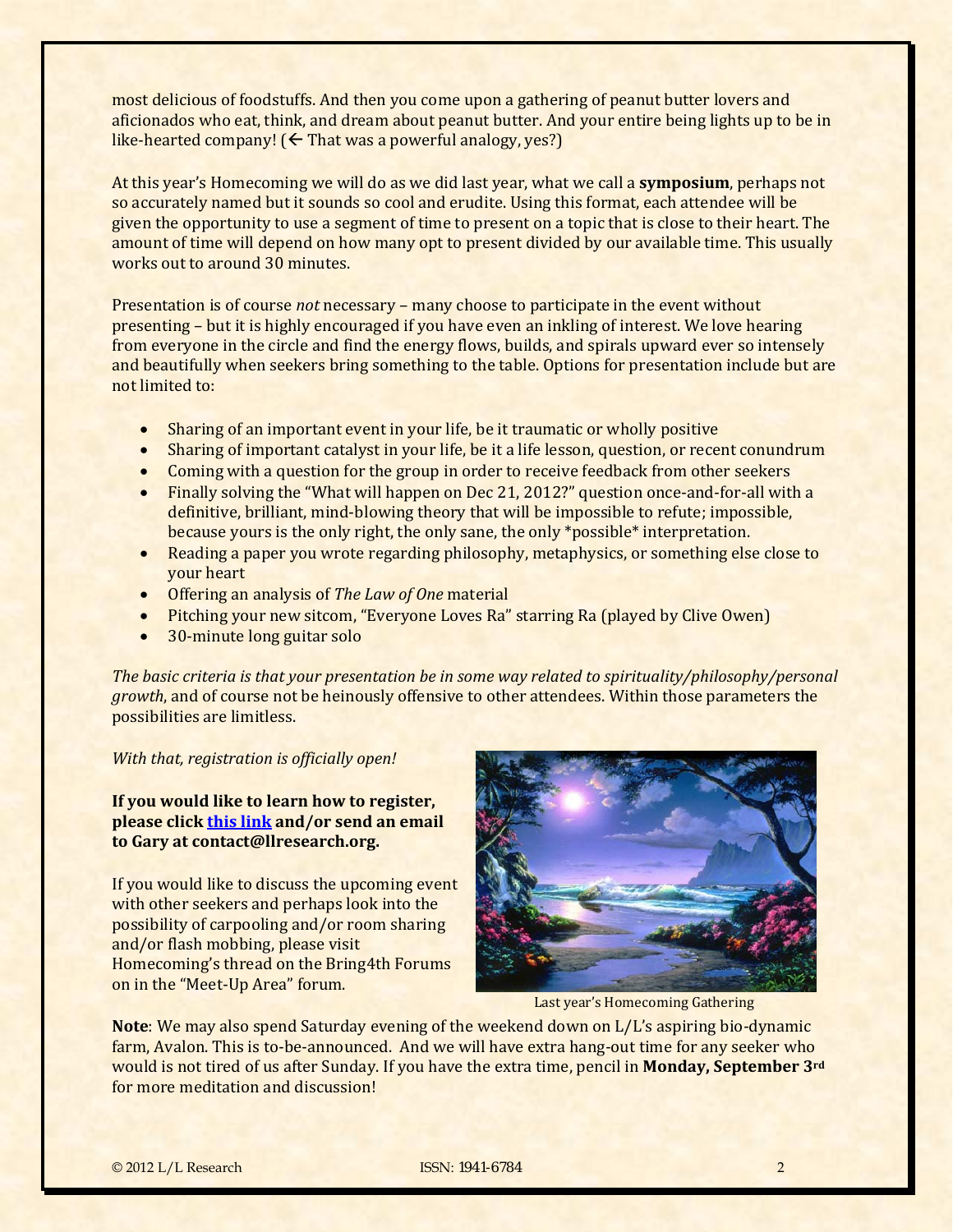#### **Carla's Update**

<span id="page-2-0"></span>

Carla: On April 15th, 2012, I celebrated the first anniversary of the lumbar spinal surgery from which my valiant body is challenged to recover. Five infections have gotten in the wound, necessitating long months on wound‐ vacs. It has been a long recovery! Things are beginning to look up, I am thrilled to say. The wound is beginning to get smaller all by itself, just as the wound-vac is supposed to help happen! Yay! Now to get over a case of shingles that is currently gracing my face, from the crown of the head down across the left eyebrow and back into the scalp at the ear. That has temporarily placed me down and out! I shall rejoice when this, too, passes! And it shall, I am certain. Thanks to all of you for your good thoughts and absent healing, your cards and notes and flowers and messages through

"contact" Gary. I get them all, and you truly do keep me lifted up and infused with loving and positive energy. Blessings to you all, and thanks so very much!

#### <span id="page-2-1"></span>**Who is L/L Research?**

L/L Research does not consist of a set number of people, nor do its boundaries stop at the property line of Jim and Carla's house/office in Louisville -- though certainly the center of L/L Research funnels into and expands out of L/L Research's home in Louisville.

Carla, Jim, and their shared life-work are certainly both the heart and the foundation of L/L Research. The full life and body of L/L Research, however, consists of a collaborative, volunteer effort that literally stretches around the globe.

We've never developed any stated criteria for membership of L/L Research, issuing ID cards and assigning titles. Generally when it comes time to ask, "Who is an active member of L/L Research?", the determining/defining characteristics involve commitment of effort and congruency of purpose.

We generally consider the following entities as being "L/L Research" due to their total and lifetime commitment to serving the same cause in unison of purpose:

|            | Carla R-M. Co-Founder, L/L Research. Primary channel for L/L Research. Instrument of Ra Contact. |
|------------|--------------------------------------------------------------------------------------------------|
| $\lim M$ . | Scribe for the Ra Contact. Husband to Carla. Rock on which organization stands.                  |
| Ian I.     | Creator of and webmaster for the archive website www.llresearch.org.                             |
| Roman V.   | Close friend since the early 90's. Manages L/L's computers. Serves on L/L's board.               |
| Gary B.    | Administrator for L/L Research. Sort of runs the whole operation.                                |
| Steve E.   | Creator of and webmaster for the community website www.bring4th.org.                             |

# **Significant & primary volunteers/contributors: our extended family**

Lorena L. Runs the prison ministry, editor of the LOOP Newsletter

Monica L. Previously head moderator of the Bring4th Forums, now hosts Carla's Q&A radio show

Tobey W. Creator and webmaster for lawofone info and head of the relistening project

- Aaron K. Moderator of the Bring4th Forums
- Austin B. Moderator of the Bring4th Forums

Lana A. Swedish translator, updates L/L's Facebook pages, & serves on the Ra Glossary project

Joseph D. Coordinator of the Archetypes forum and heads the Ra Glossary project.

Aysa S. Assists with the prison ministry

Lynn F. Assists w/prison ministry & currently working towards cataloguing entire LLR Library

Aaron T. Primary transcriber for L/L Research

Morris H. Close friend serving on L/L's Board of Directors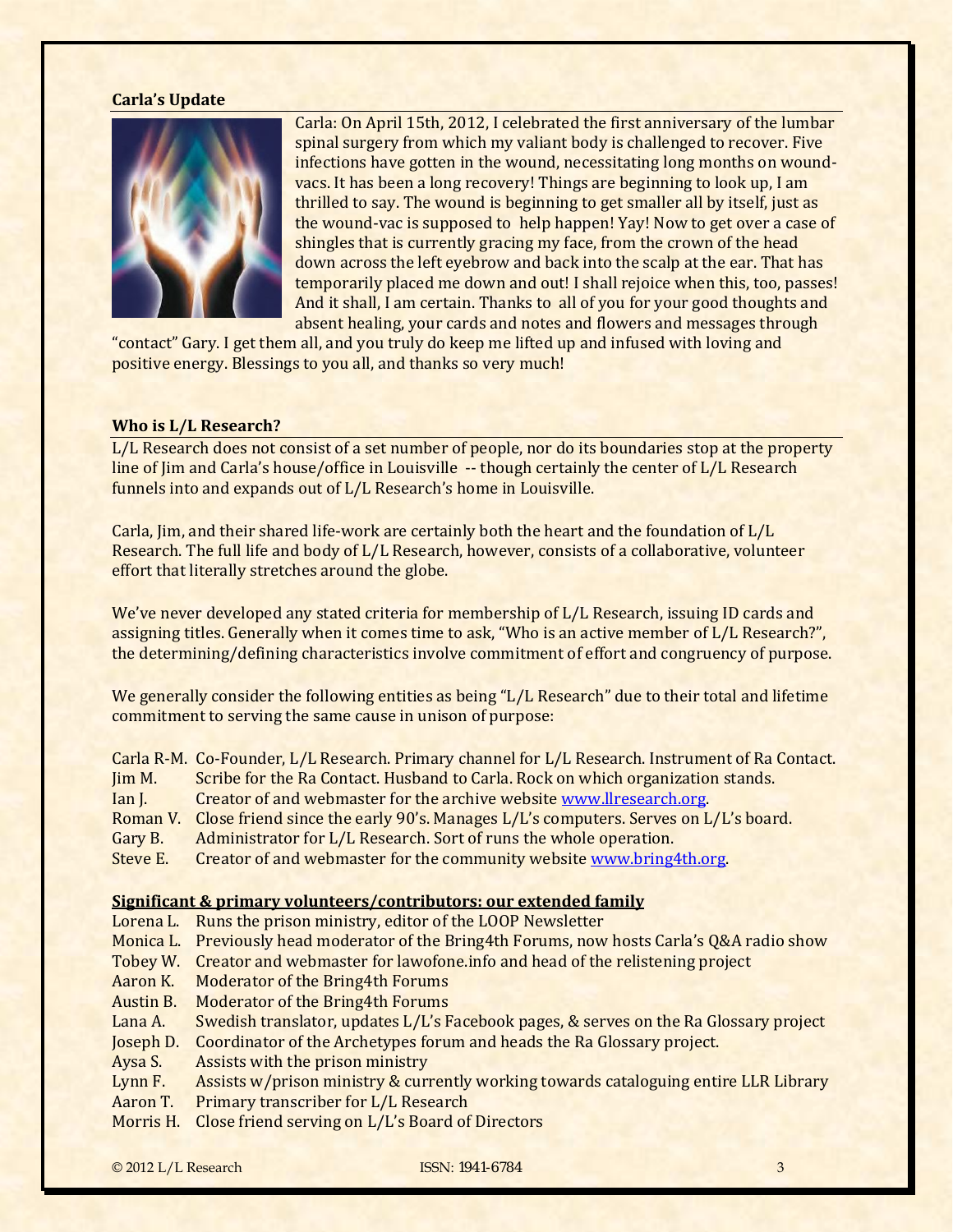Steve T. Close friend serving on L/L's Board of Directors Steve M. Close friend serving on L/L's Board of Directors Bill H. Close friend serving on L/L's Board of Directors Tiffani M. Close friend serving on L/L's Board of Directors

And there are many other volunteers that come and go who serve task-specific needs, including all the translators who render L/L's material into their native language, and the generous donors without whom we would certainly be unable to offer the service we [do](http://www.bring4th.org/donate/). (We thank donors and volunteers each year at the bottom of this page: http://www.bring4th.org/donate/.)

L/L Research is a banner that unites this particular labor of love together. What *this particular labor of love* is would necessitate an essay, but in short and in broad description, this particular effort concerns intense personal love of the channeled messages of the Confederation, coupled with the honest, humble, love-centered effort to live and serve according to the principles contained within that material. More than most philosophies, these principles place total and ultimate power in the hands of the seeker.

L/L Research can be seen as a nexus or vortex of energy, the human element being only the most visible and obvious of its manifestations. This energetic niche is created with the intentions and efforts of those seeking to serve the light in a particular way, and into its vortex are those magnetized to grow and serve according to an undeniable directive that emerges only from within, including many unseen beings and forces who participate in this effort. In essence, "L/L Research" is shorthand for the heart of that energy of intention to seek & to serve with love, light, and power.

Likely all who serve under this banner are wanderers with a connection to assisting in bringing forth the *birth* of fourth density. And in the larger sense, we are connected with all wanderers and seekers the world over who, by virtue of the depth of their realization of oneness with the Creator, assist in lightening the planetary vibration.

Not a literal depiction of LLR

# <span id="page-3-0"></span>**Upgraded Lawofone.info**

In 2004, a longtime student of the Law of One material, Tobey Wheelock, had one question: where do the omitted fragments contained within Book V of the Law of One series fit into the first four books of the same series?

Out of that question emerged a labor of pure love on Tobey's part that endures to the present day and has resulted in the website www.lawofone.info.

Among the many successes achieved in the past eight years, Tobey has created a database of the Law of One material searchable in at least ten different ways, reintegrated the *Book V* material back into the flow of the 106 sessions, made each Q&A identifiable by number and linked to its own URL, and (with the help of a few dedicated volunteers) produced the first completely accurate transcript of the Ra Contact's 106 sessions, among other accomplishments helpful for the spiritual seeker studying the *Law of One* material.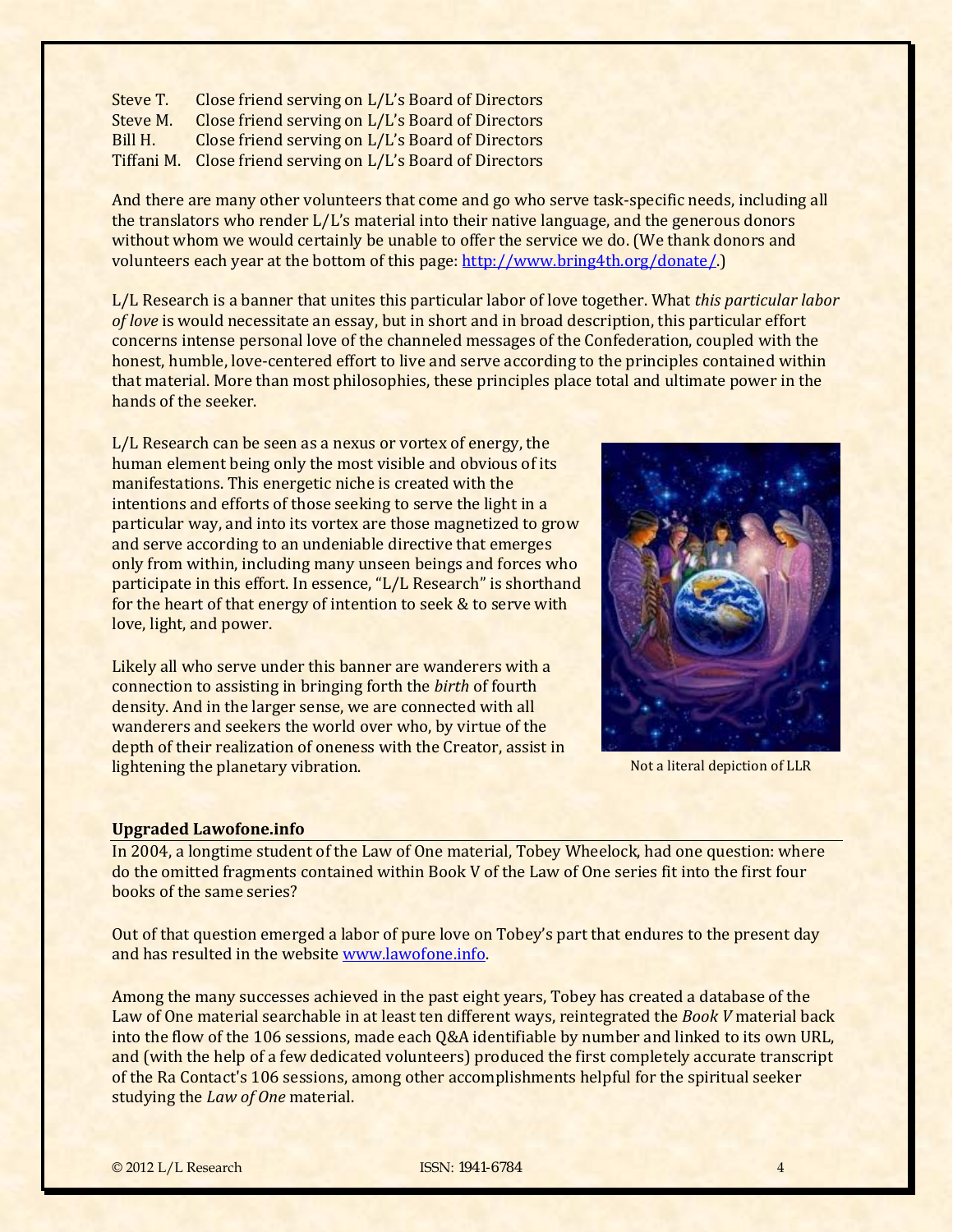Along with many of the seekers who use the *Law of One* material as a source of guidance, we at L/L Research feel that Tobey's efforts have created the greatest resource for study of that particular body of philosophy. Thusly it is with great pleasure that we at L/L Research announce three new upgrades to the website, including:

#### **Results of the Law of One Relistening Project:**

[http://lawofone.info/relistening‐report.php](http://lawofone.info/relistening-report.php)

# **An Explanation of the Different Versions of the Law of One books**

<http://lawofone.info/versions.php>

#### **Expanded search options:**

http://lawofone.info/search.php

The "Results of the Law of One Relistening Project" represents the culmination of years of volunteer effort. It presents an immaculate, exact record of not only what the Ra transcripts actually contain in their entirety, but also details where and how all the puzzle pieces fit together. It is a thing of beauty.

|                                                                                                                                                                                                                                                                                                                                                            |                                                                                                                                                                                                                                                                                   | <b>Browse by Session</b>                                                                                                                                       |                                                           |                                                                                                                                                                        |                                                                                                                                                                  |                                                                                                                                       |                                                                             |
|------------------------------------------------------------------------------------------------------------------------------------------------------------------------------------------------------------------------------------------------------------------------------------------------------------------------------------------------------------|-----------------------------------------------------------------------------------------------------------------------------------------------------------------------------------------------------------------------------------------------------------------------------------|----------------------------------------------------------------------------------------------------------------------------------------------------------------|-----------------------------------------------------------|------------------------------------------------------------------------------------------------------------------------------------------------------------------------|------------------------------------------------------------------------------------------------------------------------------------------------------------------|---------------------------------------------------------------------------------------------------------------------------------------|-----------------------------------------------------------------------------|
| $\frac{9}{125} \frac{7}{33} \frac{25}{41} \frac{33}{51} \frac{41}{65} \frac{97}{65} \frac{65}{12} \frac{73}{12} \frac{11}{12} \frac{89}{12} \frac{97}{10} \frac{7}{10} \frac{11}{10} \frac{11}{10} \frac{11}{10} \frac{11}{10} \frac{11}{10} \frac{11}{10} \frac{11}{10} \frac{11}{10} \frac{11}{10} \frac{11}{10} \frac{11}{10} \frac{11}{10} \frac{11}{$ | $\overline{2}$<br>$\frac{10}{18}$ $\frac{12}{29}$ $\frac{12}{34}$ $\frac{12}{29}$ $\frac{12}{34}$ $\frac{12}{29}$ $\frac{12}{34}$ $\frac{12}{29}$ $\frac{12}{34}$ $\frac{12}{29}$ $\frac{12}{34}$ $\frac{12}{34}$ $\frac{12}{34}$ $\frac{12}{34}$ $\frac{12}{34}$ $\frac{12}{34}$ | $\overline{3}$<br><u>11</u><br>$\frac{19}{27} \frac{27}{35} \frac{43}{43} \frac{51}{51} \frac{59}{52} \frac{67}{51} \frac{75}{63} \frac{63}{91} \frac{91}{99}$ | $\overline{4}$<br>12 20 28 36 44 52 60 68 76 84 92<br>100 | $\overline{5}$<br>$\frac{13}{21} \overline{29} \overline{37} \overline{45} \overline{33} \overline{61} \overline{69} \overline{77} \overline{25} \overline{33}$<br>101 | <u>6</u><br>$\frac{14}{22} \frac{20}{30} \frac{38}{36} \frac{46}{46} \frac{54}{62} \frac{62}{70} \frac{70}{78} \frac{86}{96} \frac{94}{94}$<br>$\frac{102}{102}$ | $\frac{15}{23} \frac{31}{31} \frac{91}{41} \frac{71}{55} \frac{63}{63} \frac{71}{11} \frac{79}{12} \frac{71}{95}$<br>$\overline{103}$ | <u>8</u><br>16<br>24<br>32<br>40<br>48<br>56<br>26<br>20<br>88<br>96<br>104 |
|                                                                                                                                                                                                                                                                                                                                                            |                                                                                                                                                                                                                                                                                   |                                                                                                                                                                |                                                           | <b>Drowen by Catogoni</b>                                                                                                                                              |                                                                                                                                                                  |                                                                                                                                       |                                                                             |

|                   | <b>DIUWSE DY GUEGOLY</b><br>(Number of subcategories shown in parentheses) |                    |  |  |
|-------------------|----------------------------------------------------------------------------|--------------------|--|--|
| Archetvpical Mind | <b>Balancing</b>                                                           | Before the Veil    |  |  |
| Books (4)         | <b>Confederation of Planets</b>                                            | Cosmology          |  |  |
| Definitions (19)  | Densities (9)                                                              | Earth History (18) |  |  |

Jim McCarty was particularly excited about Tobey's work. Jim encountered material in the project which he had never seen, including a sentence in Ra's response to one of Jim's questions regarding feeding indigo‐ray with the disciplines of the personality.

About the upgrades to the website and everything they represent, Jim has this to say:

*Tobey Wheelock's work in relistening to all of the 106 sessions of the Ra contact has produced a delicious fruit that enriches the experience of every reader of the Law of One. Tobey has done the* equivalent of giving us another session of the Ra contact in his relistening project as he has added *words and phrases inadvertently omitted from the original transcription. And for that massive scholarly work he deserves the undying gratitude of all readers of the Law of One books. Every new* word is a gem giving clarity and focus to material that is unique for its precision with words and the *depth of its message.*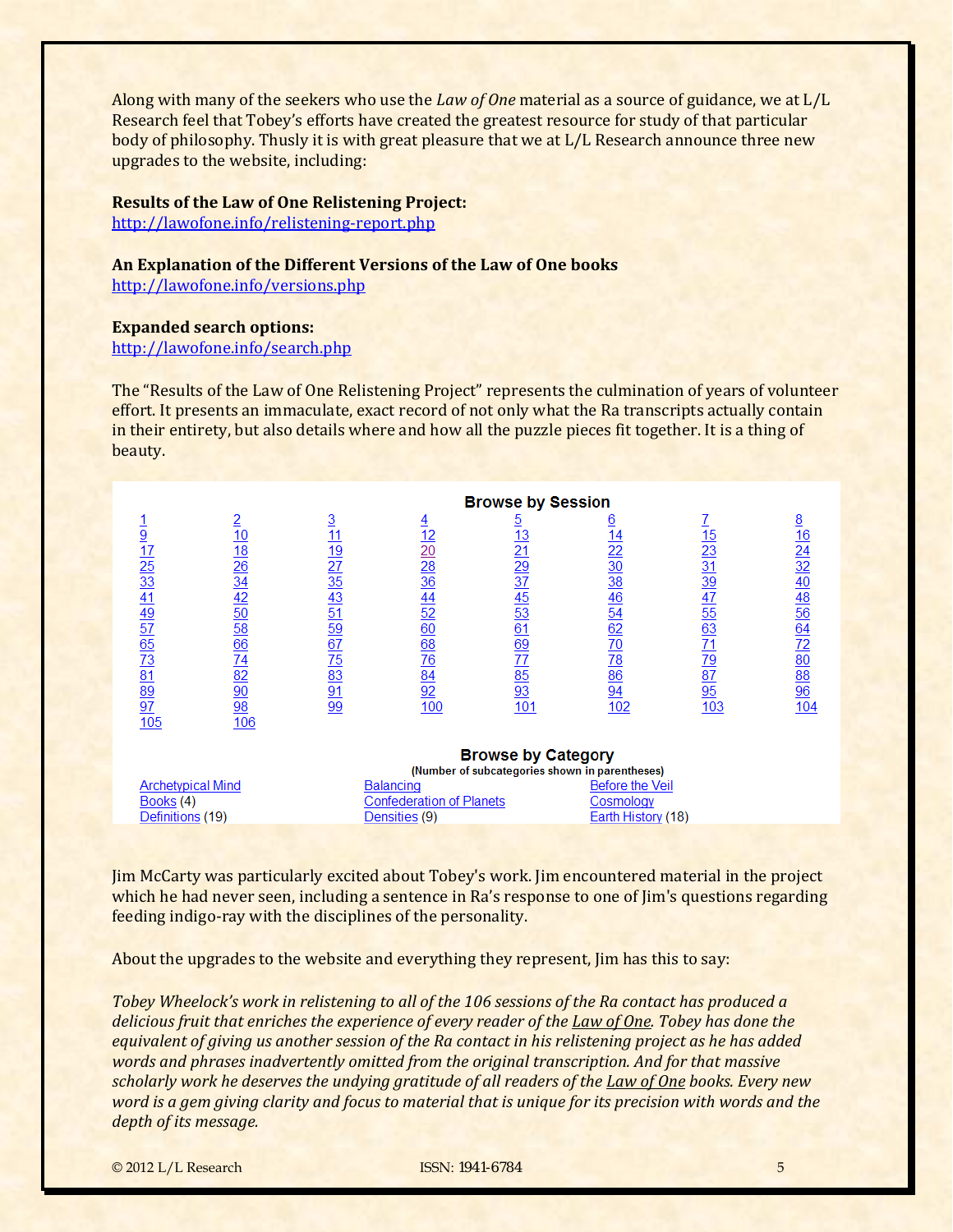*Having the fragments from Book Five placed back in their original order is another blessing for which* we have Tobey to thank. Eventually Tobey's ultimate goal is to have all sessions relistened to twice and then lightly edited for clarity. The questions as well as answers will all have been corrected for the precise terminology used in the original sessions so that every nuance intended by those of Ra will be available for all readers to consider. All this work is such a blessing and we have Tobey to thank for his *constant devotion to the Law of One material and the Ra contact. So, thank you, Tobey for this wonderful work. We are most grateful to you.* – James McCarty

If you see this seeker on the street, please give him a big round of applause for this monumental and endlessly helpful contribution to Law of One study. And then ask him why he is wandering the streets in boxer shorts at night so far from home.

# <span id="page-5-0"></span>**Aaron/Q'uo Dialogues**

Would you enjoy hearing a conversation between Q'uo, L/L Research's primary source of channeled information for the past twenty‐five years, and Aaron, a discarnate Buddhist master?

During the early 1990's, such an event transpired. The respected and positively oriented Buddhist teacher, Barbara Brodsky, joined Carla on nine different weekends through the first half of the 1990's. During the course of these weekends, Carla and Barbara cooperated in their first experience of co-channeling, each responding to the questions of those present in the circle through their respective sources: Q'uo through Carla, and Aaron through Barbara.

This remarkable conversation between Q'uo, Aaron, and the inquiring seekers is now represented in a beautiful paperback titled, *The Aaron/Q'uo Dialogues: An Extraordinary Conversation between Two Spiritual Guides*. And as of December 6, 2011, is available from our online store at this [link.](http://store.bring4th.org/product_info.php?cPath=21&products_id=87)



An Extraordinary Converatio<mark>r</mark><br>between Two Spiritual Guide

# **From the back cover:**

Inspired by the breakthrough channeled series *The Law of One*, Buddhist teacher Barbara Brodksy sent its author, Carla L. Rueckert, some transcriptions of her own material. Struck by Brodsky's lucid, witty, and fearless channeling, Rueckert invited Brodsky to co-channel a conversation between their spirit teachers, Q'uo and Aaron. Developed from the transcripts of nine weekends of joint channeling, *The Aaron/Q'uo Dialogues: An Extraordinary Conversation between Two Spiritual Guides* offers teachings from a "positive polarity" perspective, and provides answers to a wide range of spiritual questions, such as:

- "What is the spiritual path and how do we live it?"
- "Why do seemingly bad things happen to people who are trying to follow the dictates of love?"
- "How do we open the heart?"

Offering wise solutions to the major problems that prevent people from living with more awareness and compassion, these conversations offer the spiritual seeker a valuable template for a life of spiritual peace.

**Barbara Brodsky** is a nationally known Buddhist teacher and the founder of Deep Spring Center. [www.deepspring.org.](http://www.deepspring.org/)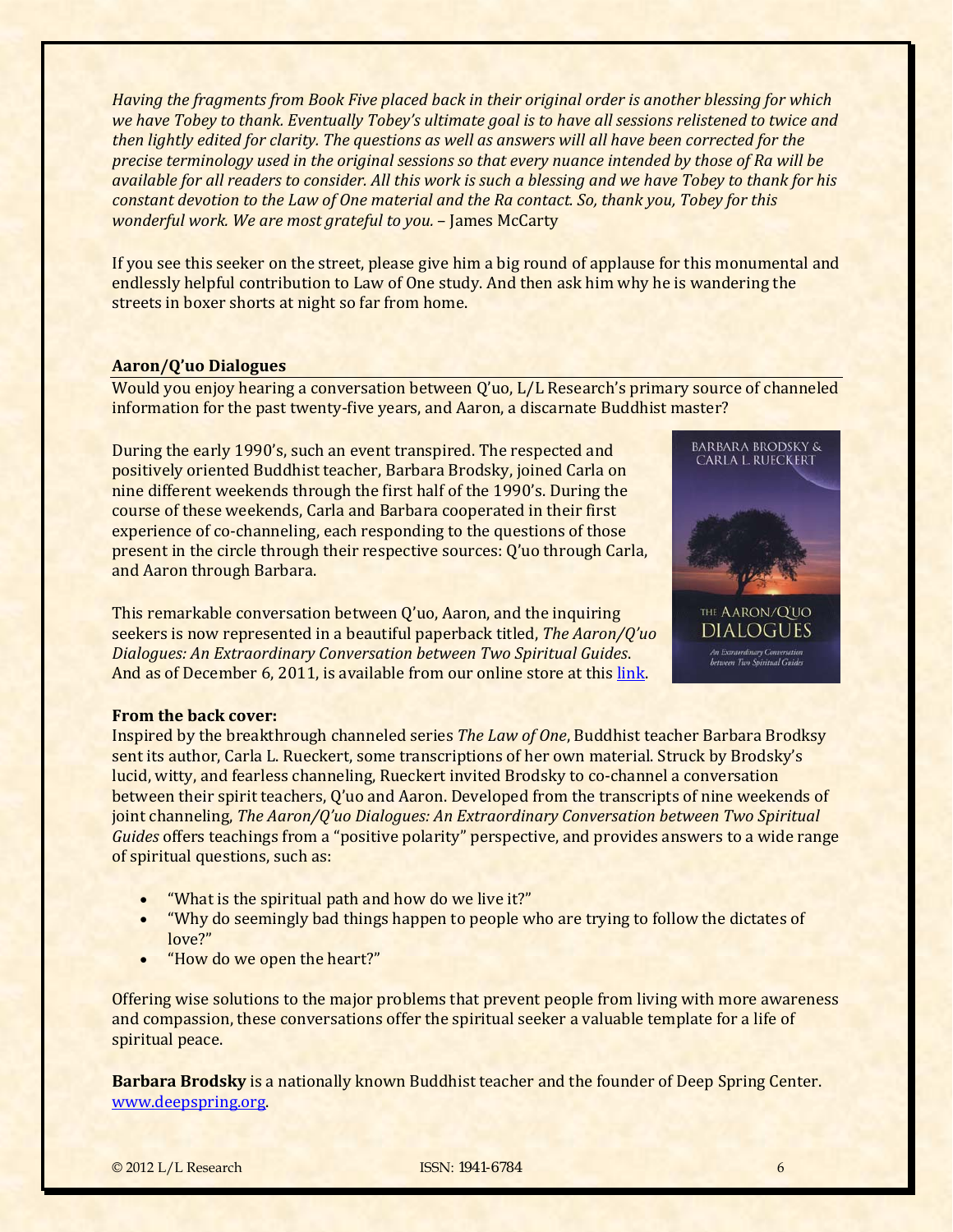**Carla L. Rueckert** is best known for her channeling of the Law of One, also called The Ra Material. [www.llresearch.org](http://www.llresearch.org/)

#### <span id="page-6-0"></span>**"In the Now – Q&A with Carla L. Rueckert" R[esumes](http://www.blogtalkradio.com/llresearch/2012/05/12/in-the-now--qa-with-carla-l-rueckert)**

After nearly a year of being off-air due to Carla's spinal surgery, we at L/L Research are most happy to announce that Carla has regained sufficient strength to resume "In the Now ‐ Q&A with Carla L. Rueckert", hosted by Monica Leal, beginning on January 27, 2012. This is a weekly internet radio program that airs every Friday at 8:00 pm Eastern Time (GMT ‐ 5) on BlogTalkRadio at www.blogtalkradio.com/llresearch.

Monica Leal, a good friend and the chief moderator of Bring4th.org, fields questions to Carla from spiritual seekers.

In the Now - Q&A with Carla L. Rueckert by Carla L Rueckert in Spirituality

Fri, May 11, 2012 08:00PM



Call in to speak with the host<br>(646) 595-2294

Carla L. Rueckert, author, my stic. seeker, and primary channel for L/L Research, is interviewed by Monica Leal. head moderator of the **Bring4th forums** 

TO SUBMIT QUESTIONS LIVE DURING THE **BROADCAST OF THE SHOW** 

(1)Access BlogTalkRadio's chat room on the show page www.blogtalkradio.com/llresea (2) Call (646) 595-2294 to

You can tune into each broadcast by accessing the show's webpage at [www.blogtalkradio.com/llresearch](http://www.blogtalkradio.com/llresearch) on BlogTalkRadio at the scheduled start time each Friday and listening over your computer, or by calling the phone number below. When you access the show's webpage in the link above, click the "Play/Chat Now" button to begin the show. (Each show will also be freely available in archive form for streaming and download on the show's webpage.)

# **To get questions to Carla** *during the broadcast of the show***, you can do one of two things:**

 To listen to the show using your cell phone or landline, dial 1‐646‐595‐2294. You will be able to hear the show but will be on mute.

If you would like to be unmuted so that you can ask Carla a question live on-air, press the "1" key on your phone at any time. This sends a signal to Monica, the show's host. When there is an opening, Monica will unmute you and address you by area code so that you know you have been unmuted.

 Go to the show's page on BlogTalkRadio at [www.blogtalkradio.com/llresearch](http://www.blogtalkradio.com/llresearch) and join the chat room there.

#### *When the show is not being broadcast***, you can submit your questions in one of two ways:**

- You can reply to the thread in the "Q&A" forum on Bring4th with your question. Monica will collect them before each show and ask them in the order that they are received.
- You can send Monica a private question via email at magickalmoons@gmail.com.

When submitting questions, please remember that this is a Law of One "Q and A". Try to keep your questions as spiritually oriented as possible. However, Carla will not turn a question away simply because it is not "spiritual". In general, Carla's responses will be spiritually oriented in nature, often utilizing information taken from the channeled material she has produced for L/L Research over the last 35+ years.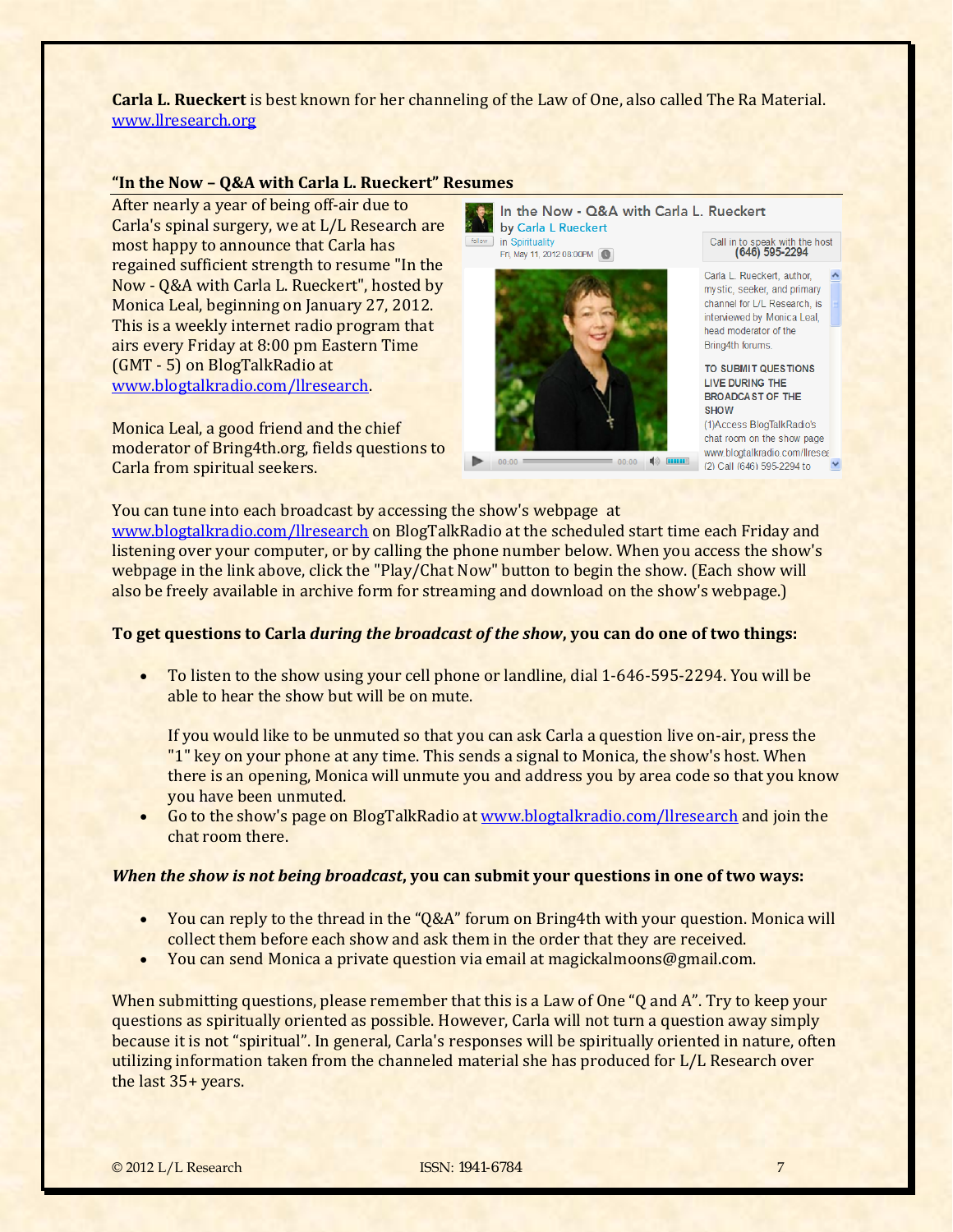Carla wishes to thank each of you who would honor her with the privilege of being able to respond to your questions and discuss topics of a spiritual nature with you. She and Monica look forward to hearing from you!

PS: Tobey Wheelock, creator and webmaster for lawofone.info, and one of three human beings who has heard the entire Ra Contact, Sessions 1 – 106, appeared on Carla and Monica's show on March 30, 2012. The show can be streamed and downloaded from [this page.](http://www.blogtalkradio.com/llresearch/2012/03/31/in-the-now--qa-with-carla-l-rueckert)

### <span id="page-7-0"></span>**Archetypes SubForum**

We are happy to announce a new addition to the family of forums at Bring4th.org - a sub-forum dedicated to studying what many consider the most difficult, and in some cases impenetrable, topic in the Law of One material: the archetypes of spiritual evolution.

This new sub‐forum, located [here](http://bring4th.org/forums/forumdisplay.php?fid=19), rose from the ashes of its predecessor, "Advanced Studies". The former incarnation has since moved onto greener (or bluer) pastures in densities other than our own. There, advanced-level discussion continues unabated on topics such as, "Why did we the Confederation not see that our teachings would be misused and distorted?", and "New drinking game: Drink a shot of golden ambrosia every time we tell them to meditate", and, "Is Charles \*really\* in charge?"

The new forum, "The Archetypes of Mind, Body, & Spirit" will be headed by Justlikeyou, a Bring4th member who graciously accepted the invitation to serve as that particular forum's volunteer coordinator. Justlikeyou created ‐ and will maintain ‐ a master thread containing the Table of Contents for the forum, and will see to the forum's organization and on‐topic‐ness.

Many thanks to Justlikeyou for taking on this honor/duty, and many thanks to Plenum for thoroughly combing the forums to identify archetype‐related threads that needed to be moved into the new forum, and old Advanced Studies threads that needed to be moved to other homes in the forum.

Please dig in and enjoy the new forum! And no penalty for double-dipping.

#### <span id="page-7-1"></span>**Odds, Ends, and the Interesting**

**What On Earth? Inside the Crop Circle Mystery** 28 copies of *What on Earth? Inside the Crop Circle Mystery* is now available in the L/L Research store. Thanks to the generosity of the film's [producer, Suzanne Taylor, all proceeds from the sale of the DVD's will go](http://store.bring4th.org/product_info.php?cPath=27&products_id=86) to L/L Research. http://store.bring4th.org/product\_info.php?cPath=27&products\_id=86



*Winner of the Best Feature Documentary Award from the UFO Film Congress. [L](http://store.bring4th.org/product_info.php?cPath=27&products_id=86)ongtime producer of events and projects having to do with our consciousness and our worldview, filmmaker Suzanne Taylor tracks her interactions, in England, with an international community of visionary artists, scientists, philosophers, mathematicians, educators, writers, and farmers who marvel at crop circles. The superstars of the film are the circles, which remain an unexplained global phenomenon that has puzzled humanity for centuries the photography is aweinspiring. Evidence is presented that challenges the idea that all the glyphs are made by people, and the motives of hoaxers, who make some of the formations, is a subject for speculation. In addition to the feature length documentary, the DVD*

© 2012 L/L Research ISSN: 1941-6784 8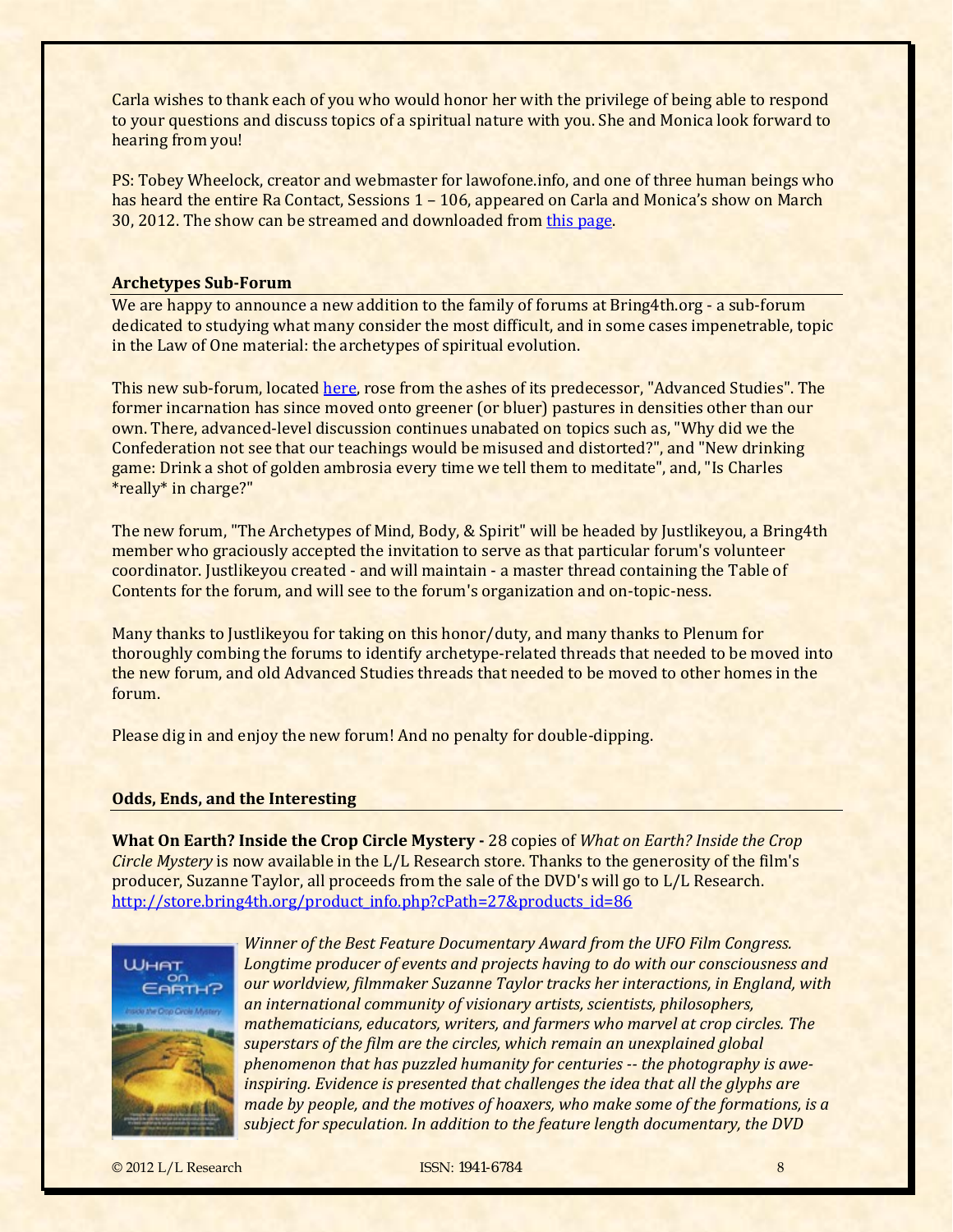*contains outstanding bonus material: commentary by researchers about their favorite circles; an alternative opening that delivers more information about the filmmaker; a moving eulogy about Pulitzer Prize winner, John Mack, a Harvard psychiatry professor who was enamored with the circles* and is in the film; a music video of a crop circle song that's in the soundtrack of the movie; and a *gorgeous montage of circles.*

**You Can Q'uote Us On That –** Using unsalted butter, all‐purpose flour, brown sugar, water, oil, and Granny‐smith apples, Steve, Bring4th's webmaster, locked himself in his Bring4th laboratory to produce the ultimate homemade pie. Toiling and laboring for days on end, he discovered that his talent is not in pie making.

Re-envisioning his project, he took the same ingredients and built something far better, something that will continue to serve, inspire, and fuel the journey long after the last crumbs of the pie have been digested. Steve created the "Daily Q'uote".

Each day, [Bring4th](http://www.bring4th.org/) will feature a new "Q'uote" - a hybrid of the word "quote" and "Q'uo" - on its home page just below the Bring4th News section. For those of you who may not be familiar with the words of Q'uo, they are from the primary source channeled by L/L Research since 1986. Their channeled words can be located on the L/L Research Transcript Library page at [http://www.llresearch.org/transcripts/transcripts\\_toc\\_year.aspx](http://www.llresearch.org/transcripts/transcripts_toc_year.aspx). The featured Q'uote always includes a link back to the session from which it was excerpted.

Filling in these Q'uotes is a longtime friend and volunteer, Fox. She has amassed a collection of Q'uotes that have moved and inspired her during the course of readings. Fox continues to read and collect, and will keep an eye to those excerpts that feel like they have the most universal appeal. She thanks everyone for the opportunity to be of service in this way.

Our thanks be to Steve and Fox for making a daily Q'uote a daily reality!

**Law of One in Spanish completed –** As of August 7, 2011, it is our great pleasure to announce the completion of the Spanish translation of the Law of One books!

Almost two years ago on August 28, 2009, our good friend Pilar, living and working in Spain, committed to the giant volunteer task of translating the *Law of One* books into her native language. Living a busy life of work, duties, obligations, and the many tasks that fill our days, she set forth translating the conversation between Ra and Don Elkins session by session, week by week.

We are proud to share her completed work with you and all Spanish-speaking seekers across the globe who may be aided by the *Law of One*. The final version is not yet published to the archive website, but will soon be available from the home page of http://www.llresearch.org.

Our greatest gratitude to Pilar for her diligent, unceasing, professional work in making the Law of One available to second‐most spoken language on planet Earth. : )

Note: Work is underway to translate Book V into Russian, and (we hope) to translate all of the *Law of One books* into German.

**Forum Team Restructuring –** Our Chief Moderator of the past three years, Monica Leal, resigned her post in order to give energy where it's needed most: with her family, her home, and her business. Subsequently she shifted her volunteer efforts for L/L Research to serving as Carla's host for the weekly radio program, "In the Now – Q&A with Carla L. Rueckert".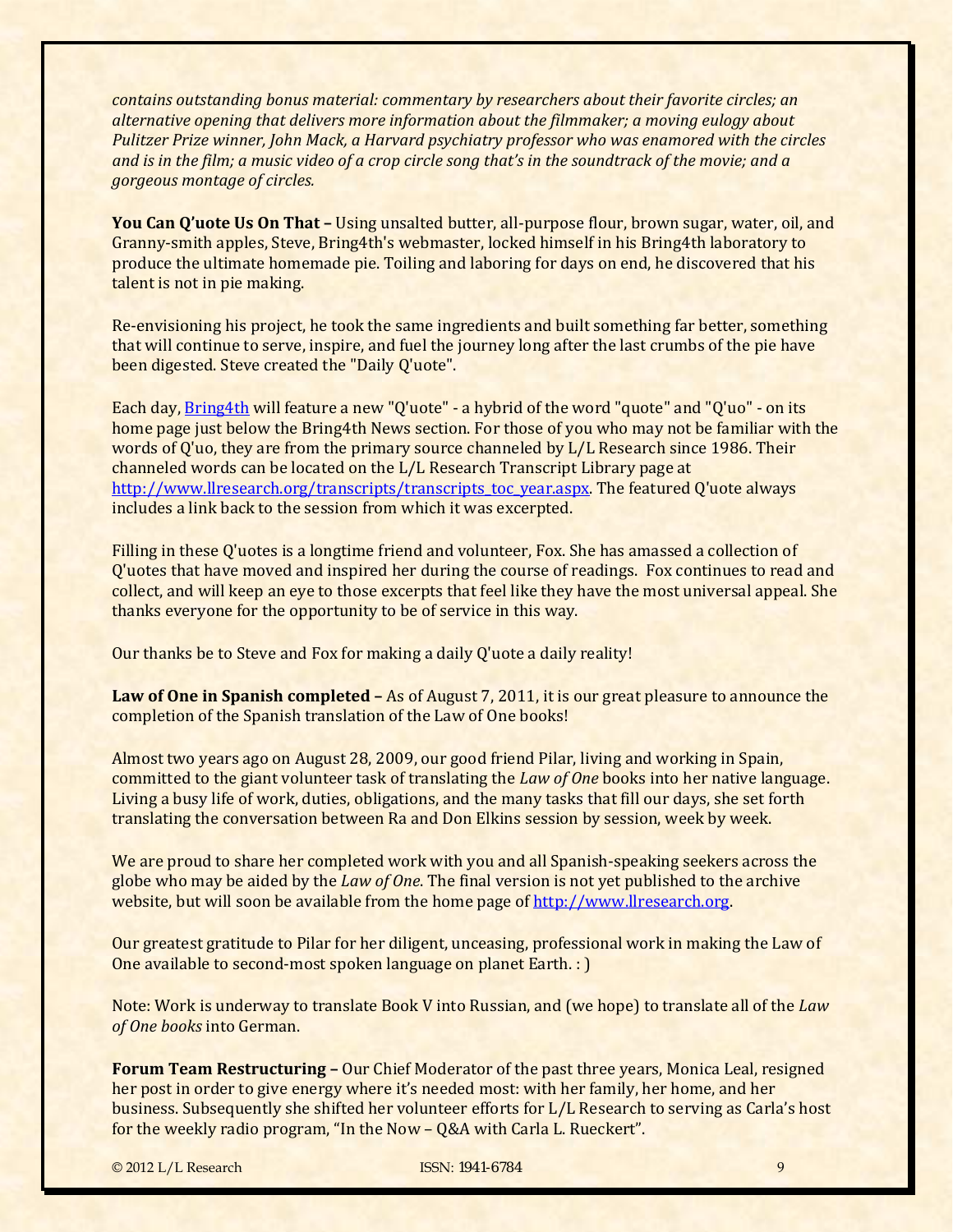If you would like to take a moment to thank Monica for the freely given hard work that has so compassionately guided Bring4th through its first years, visit [Monica's thread.](http://www.bring4th.org/forums/showteam.php)

As a result of Monica's resignation, the [Forum Team](http://www.bring4th.org/forums/showteam.php) was restructured. Gary took over as head moderator and installed a Jacuzzi in the forum "Olio", and an ice bar in the "Life on Planet Earth" forum.

Additionally, the forums picked up the assistance of Austin, a new moderator who together with Aaron K. and Gary make an unstoppable moderator force, what basically amounts to a team of superheroes, kind of like the current "Avengers". Almost.

**A Frenchtranslation website –** Amis lecteurs francophones, les traductions en français des messages reçus en channeling par Carla: «Ra. The Law of One. An Humble Messenger» (Les Transmissions Ra – La Loi Une) et ceux d'autres entités de la Confédération des planètes au service du Créateur infini sont à votre disposition sur le site<http://users.skynet.be/fa415878/index.htm>. (Humbles messagers, grands messages: Ra, Q'uo, Latwii, Hatonn. Le travail (en fait je devrais plutôt dire: ce grand plaisir) se poursuit, lentement mais sûrement.

Dear French‐speaking friends, if you are interested to read in French the transcripts of the «Ra Material» (Law of One) and other transcripts of messages channeled through Carla, you are kindly invited to visit the site [http://users.skynet.be/fa415878/index.htm.](http://users.skynet.be/fa415878/index.htm)

**L/L's Public Meditations –** With Carla still focused on recovery, the L/L Research public meditations remain suspended at Jim and Carla's. In the meantime one of our closest friends and the longest running meditation member, Roman V., continues to hold meditations two Saturdays of every month at his house in the same spirit as L/L Research. If anyone is local to Louisville and interested in attending one of Roman's meditations, drop us a line and we'll connect you!



**L/L's Annual Fundraiser –** L/L Research ran out of financial gas by the end of 2011, the limited funds in the bank account dwindling to steam and vapors. We issued our annual fundraiser notice and the support returned was astounding. Thanks to many small donations and a few hefty donations, L/L Research raised approximately \$40,000! Enough to see us through at least the first half if not longer of 2012. Our deepest gratitude to those who keep us afloat.

**Personal Counseling** Carla continues to remain unavailable for personal counseling (& channeling) services due to her ongoing health challenges, but an equally helpful resource in this regard are the services of our good friend, Dr. Scott Mandelker Of his work, Scott writes,

*My counseling style is eclectic and transpersonal, based on 30 years of Buddhist meditation and paranormal experience, 20 years private practice, an MA in Integral Counseling and PhD in EastWest Psychology (www.ciis.edu).*

My approach is shaped by the Law of One series as the basis for seminars in Japan and US since the mid1990's, study groups in San Francisco, and Skype classes for the past year. For more info, please see *the following:*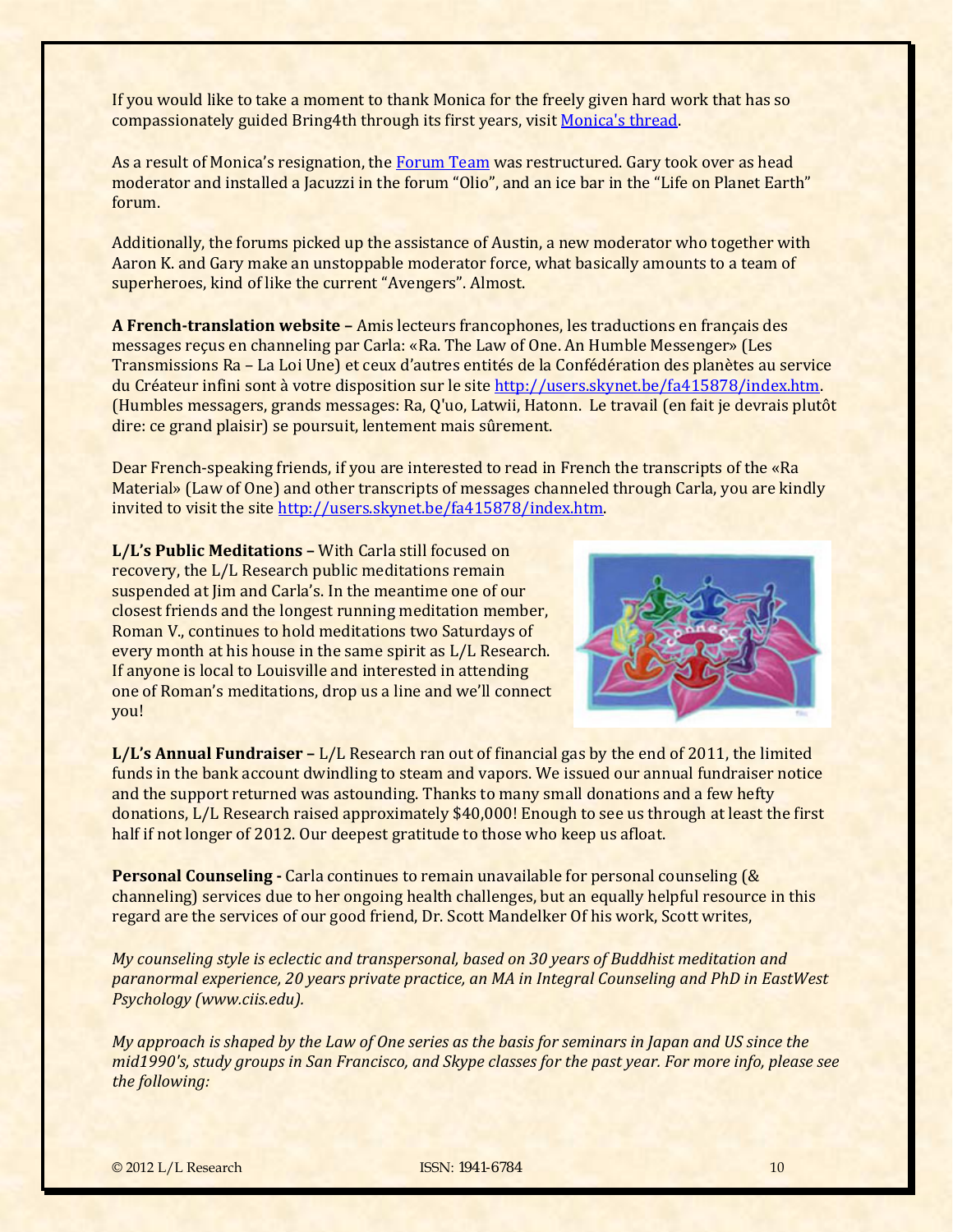*http://www.youtube.com/user/TWSMandelker [~60 Ra class videos] http://talkswithscottmandelker.com [Ra Compilation PDF files]*

*My sessions are focused dialogue on personal concerns, spiritual questions and the Wanderer's* awakening process. I've nearly "heard it all," and give an open mind and heart to receive, clarify and *mirror your lifejourney.*

*Main counseling themes include: • Issues of Wanderers and Walkins, adjustment to 3D society • Paranormal experience: OBE, higherdimensional contact, dreams, NDE • Lifepurpose & mission, Higher Self programming and lifelessons • Personal & family karma,body illness symbolism, crisis & illness • Low selfesteem, selfdoubt, social alienation, issues of adjustment • Longterm relationship conflict, sexual blockage, personal goals definition • Meditation training, 7chakra assessment, mind/body/spirit integration, questions*

*Please contact me at scott@scottmandelker.com to arrange a 1hour Skype session (audio only, no cam* needed); telephone work is no longer available, as I'm now living in Asia. Fees are by sliding scale (USD *\$75 – 120) at your choice, with lower rates available. Short and longterm work are both possible please let me know if you're interested. All peace and blessings to you!* 

#### **Bon Voyage!**

Carla: We hope you'll come see us just as soon as we put out the welcome mat, and meanwhile, we hope you are having an engaged and intense, powerful and peaceful time of it with your spiritual walk this spring. We're so glad and blessed that our paths have crossed yours, and that we may enjoy this time in the cyber-ethers together!

Speaking for Jim, Gary and all the many others that continually put in long hours volunteering at L/L Research and bring4th.org, I bid you all our love/light!



#### <span id="page-10-0"></span>**Other Law of One Study Groups**

The following a list of study groups forming or already formed around the world along with their contact information. Feel free to join them in study if you find yourself in their neck of the woods!

*If you would like to see your group added to or removed from this list, please let us know.*

**The Awakening Project** Ft. Myers, Florida Headed by Michael Toth [awakeningproject@aol.com](mailto:awakeningproject@aol.com)

### **British Law of One Study Group**

Forest Row and Abbots Langley, England Headed by Ian Bond [bond.ian@talktalk.net](mailto:bond.ian@talktalk.net) and Pupak Haghighi hoopoesong@gmail.com

"Our group meets once a month, usually on a Sunday, we spend part of our time reading parts of 'Law of One' material, or some of the Q'uo transcripts. We then share a meal together, which everyone contributes to. If time allows we might go for a walk if it's not raining too heavily (it's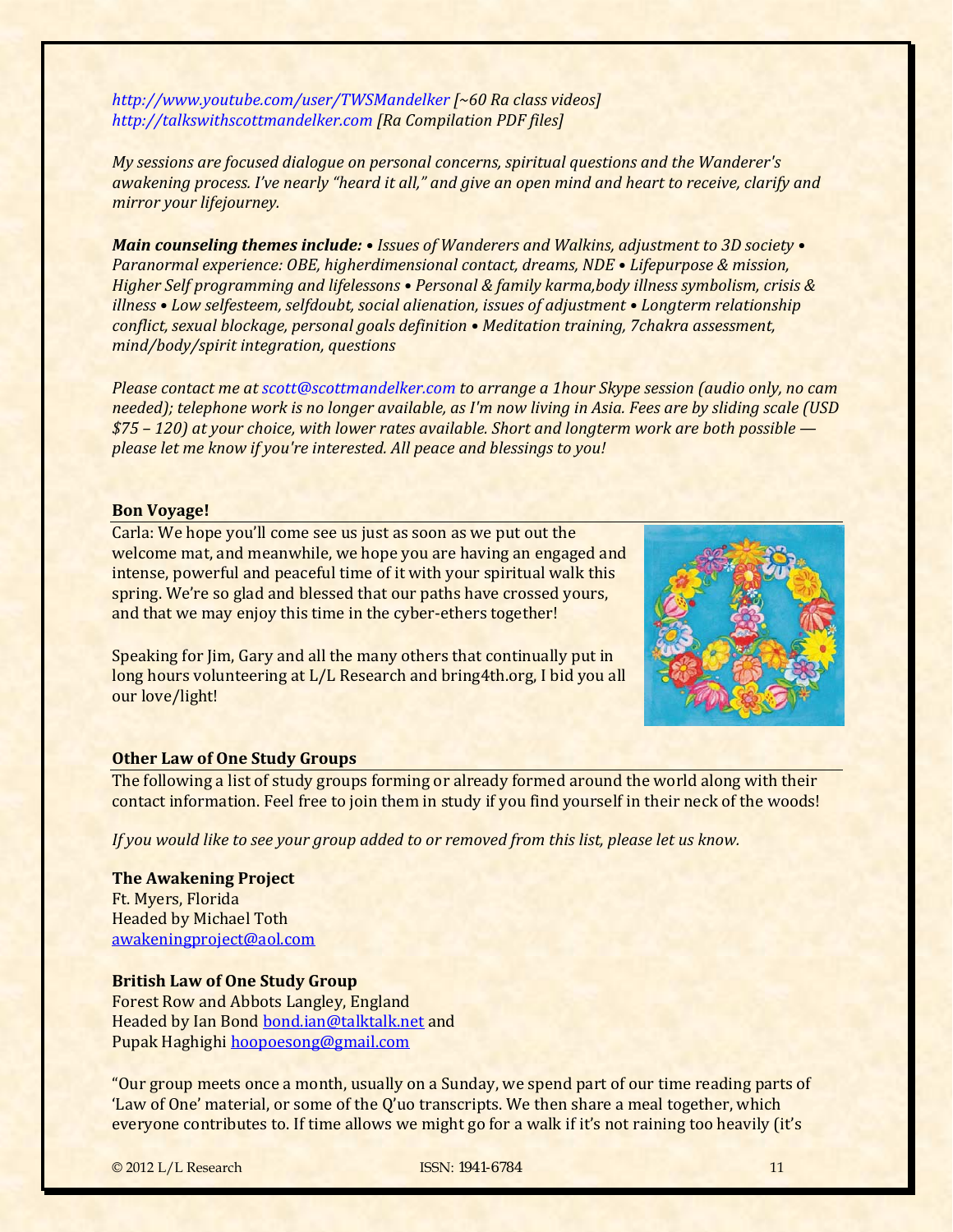England here). In the later part of the day we focus on our personal seeking which begins with a period of silent meditation after which we do a round-robin sharing, then ask what is it that we are seeking, each individually and as a group. We call upon and ask the collective group intelligence to address our seeking and usually the response we get through our collective reflection is profound and often satisfying!"

### **The Chicago Law of One Study Group (TCLOOSG)**

Chicago, Illinois Headed by Steve Moffitt [wh\\_smoffitt@yahoo.com](mailto:wh_smoffitt@yahoo.com) (630) 660‐0400

**Maria's Law of One Study Group** Headed by Maria R

mraiti77@gmail.com

"Meet via videoconferencing software over the internet every Friday night 9 pm EST. Read through, question and discuss approximately one RA session per meeting. Group just started in November of this year. Current participants have all previously met at recent L/L Research Channeling Intensives."

# **Meditation Meeting of Downtown Roanoke**

Roanoke, Virgini[a h](mailto:rickycook21@hotmail.com)[ttp://www.peace‐spiritual‐center.org/](http://www.peace-spiritual-center.org/) Led by Rick Cook rickycook21@hotmail.com Group administrator is Brian McConnell roanokemeditation@gmail.com

"The group meets every Thursday afternoon at 5:30 p.m. at the YWCA, 605 5th Street, SW, Roanoke, VA.

Meetings include readings, group meditations, sharing of experiences, and plenty of laughter. The goal is to help participants who want to reach a service‐to‐others polarity, then take it from there. There is a varied reading list from the world's spiritual teachings, with the closest thing to textbooks being L/L Research's Law of One books.

Downtown Roanoke is a quick drive down I‐581 off I‐81, which makes us handy to travelers along the Eastern intermountain route, coming cross‐country on I‐64, driving the Blue Ridge Parkway, or visiting Virginia Tech. Drop‐ins are encouraged!"

# **The Memphis Law of One Study Group**

Republic Coffee, 2924 Walnut Grove Rd, Memphis, TN 38111 Led by Dean Graves [deangraves@bellsouth.net](mailto:deangraves@bellsouth.net)  (901).590 – 1578

 "We have public meetings the first Sunday of every month at 2 PM. While the subject matter is centered around the Law of One material, we do diversify the source of our information, using the RA material as the touch stone to put it all into perspective. Individuals with experience in other areas of spiritual study are welcome to share their information with the group. We feel this broadens the understanding of all who attend the meetings."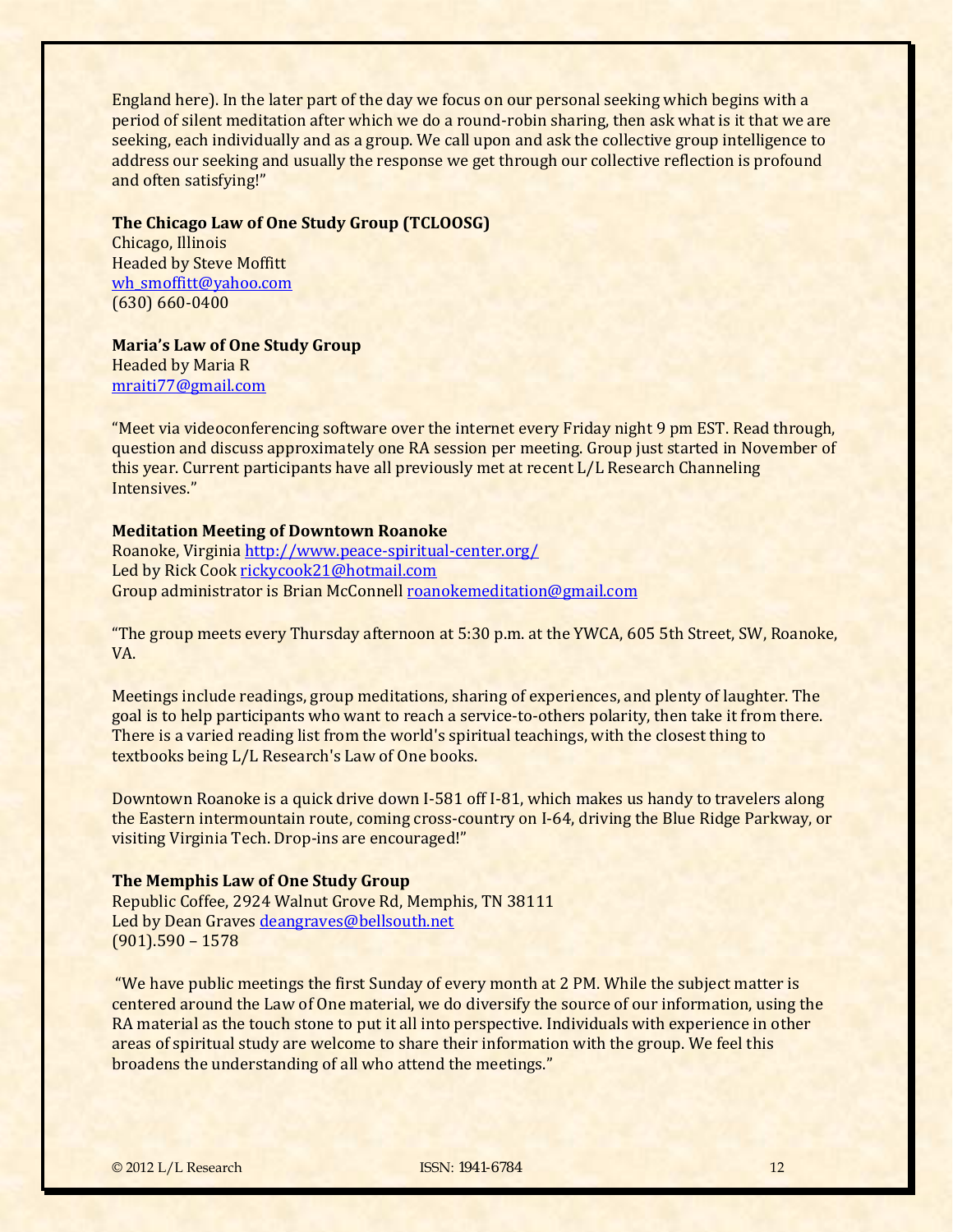**Literra Law of One Study Group** Spring Green, WI Literra@merr.com

"The Spring Green (Wisconsin) Law of One Study Group hosted by Jim and Maxine Pfefferkorn: The monthly meeting (usually for 4 hours on a Sunday afternoon) format starts with a brief meditation, followed by introductions, then opening the floor for discussion of anything attendees wish to explore pertaining to the Law of One, and sometimes Jim will lead us in covering some material from his workbook "The Soul and The Creation, based on the Law of One," (which is available for \$20 plus shipping). We break halfway for some munchies and beverages folks have brought. Socializing during the break is heartwarming and a highlight of the gathering. We reconvene and continue with more discussion and close by gathering in circle and chanting "OM."

#### **L/L Research Law of One Study Group**

Louisville, KY Led by Carla Rueckert‐McCarty and Jim McCarty contact@llresearch.org

Public meditations are held every Saturday at 8 PM from September through May. First and third Saturdays are held for silent meditations, second and fourth Saturdays for channeling meditations, and on fifth Saturdays no mediation is scheduled. All are welcome!

# **The Oslo Law of One Study Group**

Oslo, Norway Headed by Carl Hen[rik Janson c](mailto:hannemette@online.no)[hjan@online.no](mailto:chjan@online.no) +4795104800 and Hanne Mette Janson hannemette@online.no +4795212295

### **Taipei LoO Study Group**

The Mint‐Green Place Taipei, Shao‐Shin North Street, 31 Ally, 15 Lane, No #5, 1F Contact PHS# 0968347392

"We have been gathering twice per month since 2007. We study the "Law of One" books. Currently, as of March, 2009, we are working through Book IV."

#### **Taichung LoO Study Group**

The Seth Foundation Taichung , Beitun district, Sanguang street, No #33‐7, 4F Contact tel#/FAX: 04‐22364612

"We have been gathering once per month since 2007. We study the "Law of One" books.Currently, as of March, 2009, we are starting to work through Book II."

# **Talks with Scott Mandelker**

[http://talkswithscottmandelker.com](http://talkswithscottmandelker.com/)  || [www.scottmandelker.com](http://www.scottmandelker.com/)

*Wanderers' Notes / Healing & Balance / ETEarth History and Cosmic Plan*

- \* Weekly 2‐hour Skype‐based class on the Law of One
- \* Reading, commentary, and discussion of selected Ra compilations:
- \* Personal sharing, questions and intelligent group interaction ~!
- \* \$10/session or \$35/4‐sessions, with free audio file downloads